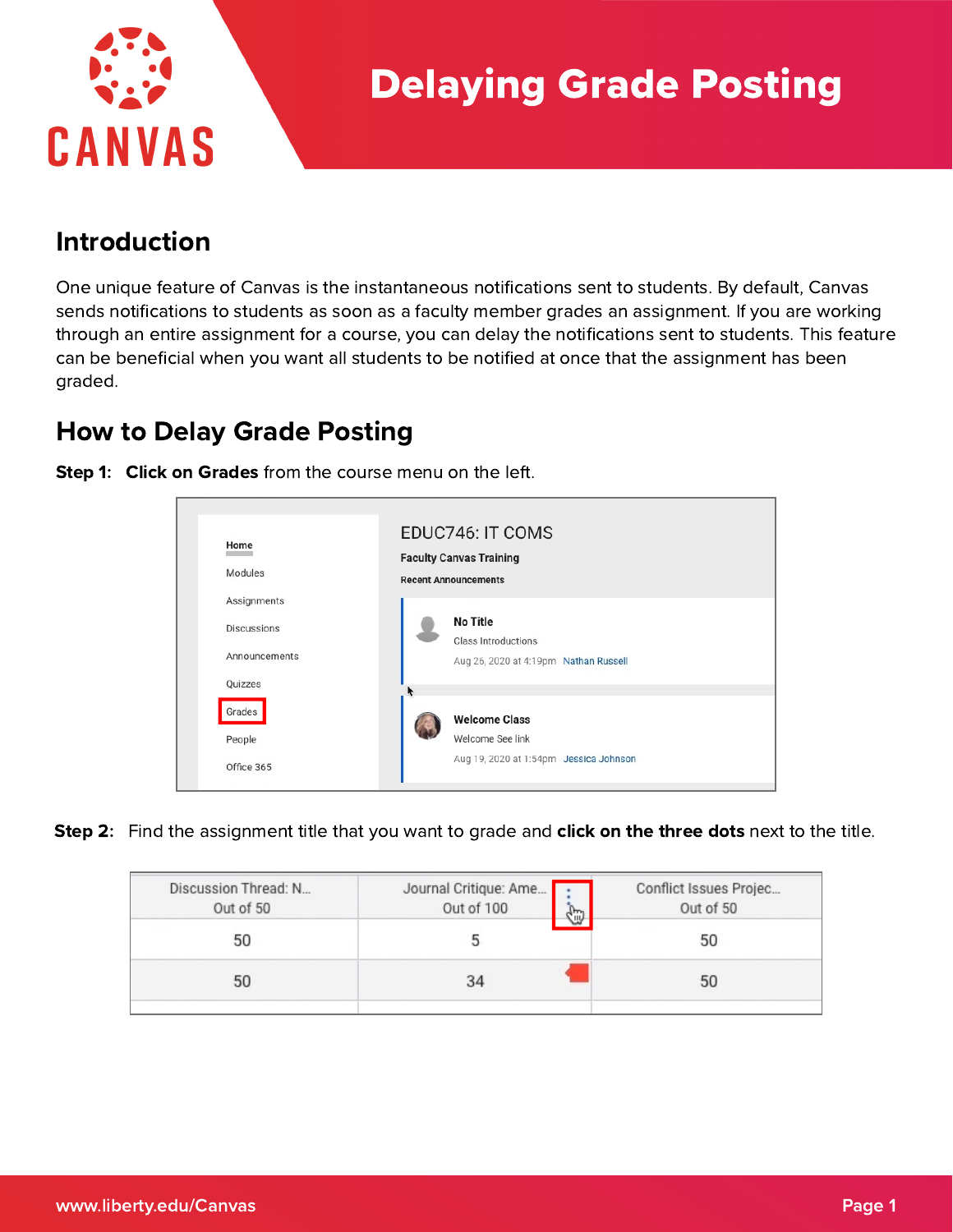### How to Delay Grade Posting (continued)

Step 3: Click on Grade Posting Policy.



Step 4: By default, the Grade Posting Policy is set to Automatically.



Switch the Grade Posting Policy from Automatically to Manually and Click Save.

| Conflict Issues Projec<br>Out of 50 | Midterm Reflection A<br>Out of 100 | Journal C<br>O۱ | Manually<br>Grades will be hidden by default. Any<br>grades that have already posted will<br>remain visible. Choose when to post<br>grades for this assignment in the<br>gradebook. |
|-------------------------------------|------------------------------------|-----------------|-------------------------------------------------------------------------------------------------------------------------------------------------------------------------------------|
| 50                                  | 90                                 |                 |                                                                                                                                                                                     |
| 50                                  | 90                                 |                 |                                                                                                                                                                                     |
|                                     |                                    |                 |                                                                                                                                                                                     |
|                                     |                                    |                 | While the grades for this assignment<br>are set to manual, students will not                                                                                                        |
|                                     |                                    |                 | receive new notifications about or be<br>able to see:                                                                                                                               |
|                                     |                                    |                 | • Their grade for the assignment                                                                                                                                                    |
|                                     |                                    |                 | • Grade change notifications                                                                                                                                                        |
|                                     |                                    |                 | Submission comments<br>٠                                                                                                                                                            |
|                                     |                                    |                 | • Curving assignments                                                                                                                                                               |
|                                     |                                    |                 | • Score change notifications                                                                                                                                                        |
|                                     |                                    |                 | Once a grade is posted manually, it will<br>automatically send new notifications<br>and be visible to students. Future grade                                                        |

By selecting Manually, the grades will be hidden by default and you will have to choose when to post the grades for the assignment.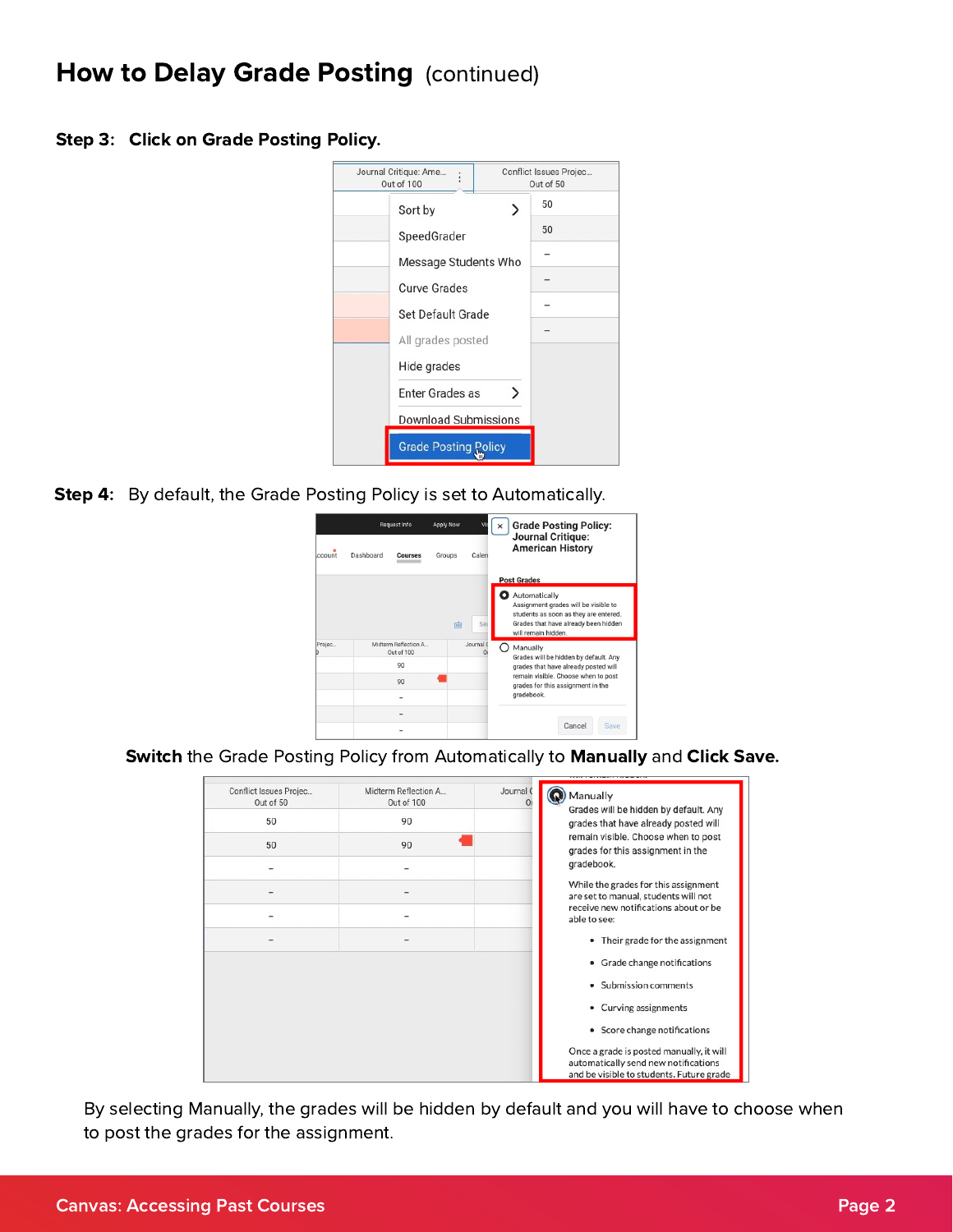#### **Tips for Success!**

While grades for the assignments are set to manual, students will not receive new notifications about or be able to see:

- Their grade for the assignment.
- Grade change notifications if you update a grade while grading.
- Submission comments.
- Or any score change notifications.

When you select Manual for the Grade Posting Policy, the word Manual will appear next to the assignment title to remind you that you will need to manually release the grades and grading comments for the student.

| Discussion Thread: N<br>Out of 50 | Journal Critique: Ame<br>Out of 100 MANUAL | Conflict Issues Projec<br>Out of 50 |
|-----------------------------------|--------------------------------------------|-------------------------------------|
| 50                                |                                            | 50                                  |
| 50                                | 34                                         | 50                                  |
|                                   |                                            |                                     |

Once you have gone into SpeedGrader and graded the assignments, a crossed-out eye will appear next to the assignment title letting you know that one or more of the grades for the assignment are hidden from students.

| Discussion Thread: N<br>Out of 50 | Journal Critique: Ame<br>L<br>Out of 100 MANUAL | Conflict Issues Projec<br>Out of 50 |
|-----------------------------------|-------------------------------------------------|-------------------------------------|
| 50                                |                                                 | 50                                  |
| 50                                | 34                                              | 50                                  |
|                                   |                                                 |                                     |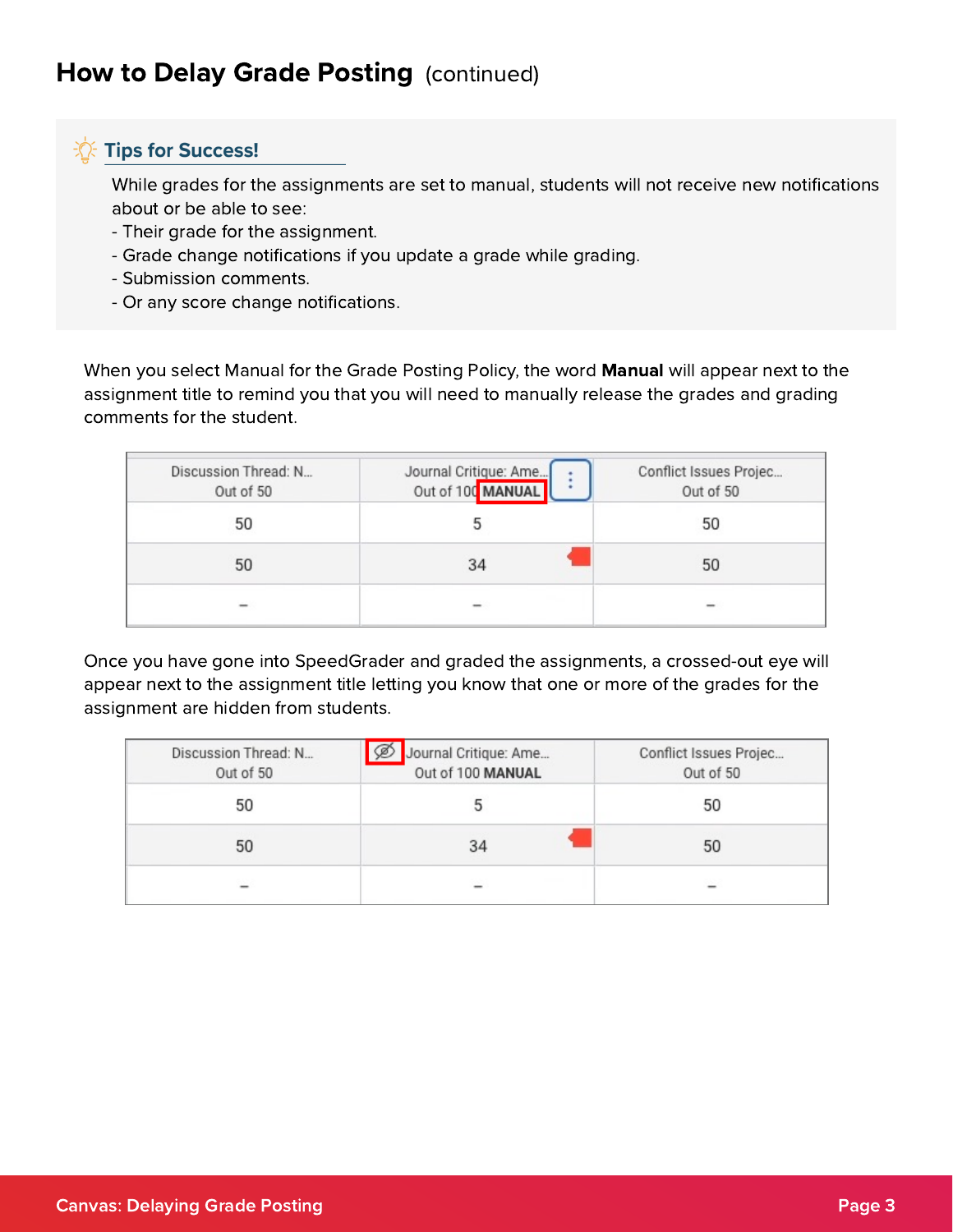# How to Delay Grade Posting (continued)

**Step 5:** Once you are ready to post the grades and allow students to receive the grade notifications, click on the three dots and select Post grades.

| Journal Critique: Ame<br>Out of 100 MANUAL |  |
|--------------------------------------------|--|
| 5                                          |  |
| 34                                         |  |
|                                            |  |
| 10                                         |  |

| Journal Critique: Ame<br>Out of 100 MANUAL | Conflict Is<br>Ωı |
|--------------------------------------------|-------------------|
| Sort by                                    | ゝ                 |
| SpeedGrader                                |                   |
| Message Students Who                       |                   |
| Curve Grades                               |                   |
| Set Default Grade                          |                   |
| Post grades                                |                   |
| Hide grades                                |                   |
| Enter Grades as                            | ゝ                 |
| Download Submissions                       |                   |
| <b>Grade Posting Policy</b>                |                   |

Step 6: Select Everyone to post all the grades or select Graded to only post the assignments that have be graded.

| Apply Now<br>Vi       | <b>Journal Critique:</b><br>×<br><b>American History</b>                                                                                  |
|-----------------------|-------------------------------------------------------------------------------------------------------------------------------------------|
| Calen<br>Groups       | <b>Post Grades</b><br>Hidden                                                                                                              |
|                       | Everyone<br>All students will be able to see their<br>grade and/or submission comments.                                                   |
| 面<br>Sea<br>Journal C | Graded<br>Students who have received a grade or<br>a submission comment will be able to<br>see their grade and/or submission<br>comments. |
|                       | ×<br><b>Specific Sections</b>                                                                                                             |
|                       | Close<br>Post                                                                                                                             |